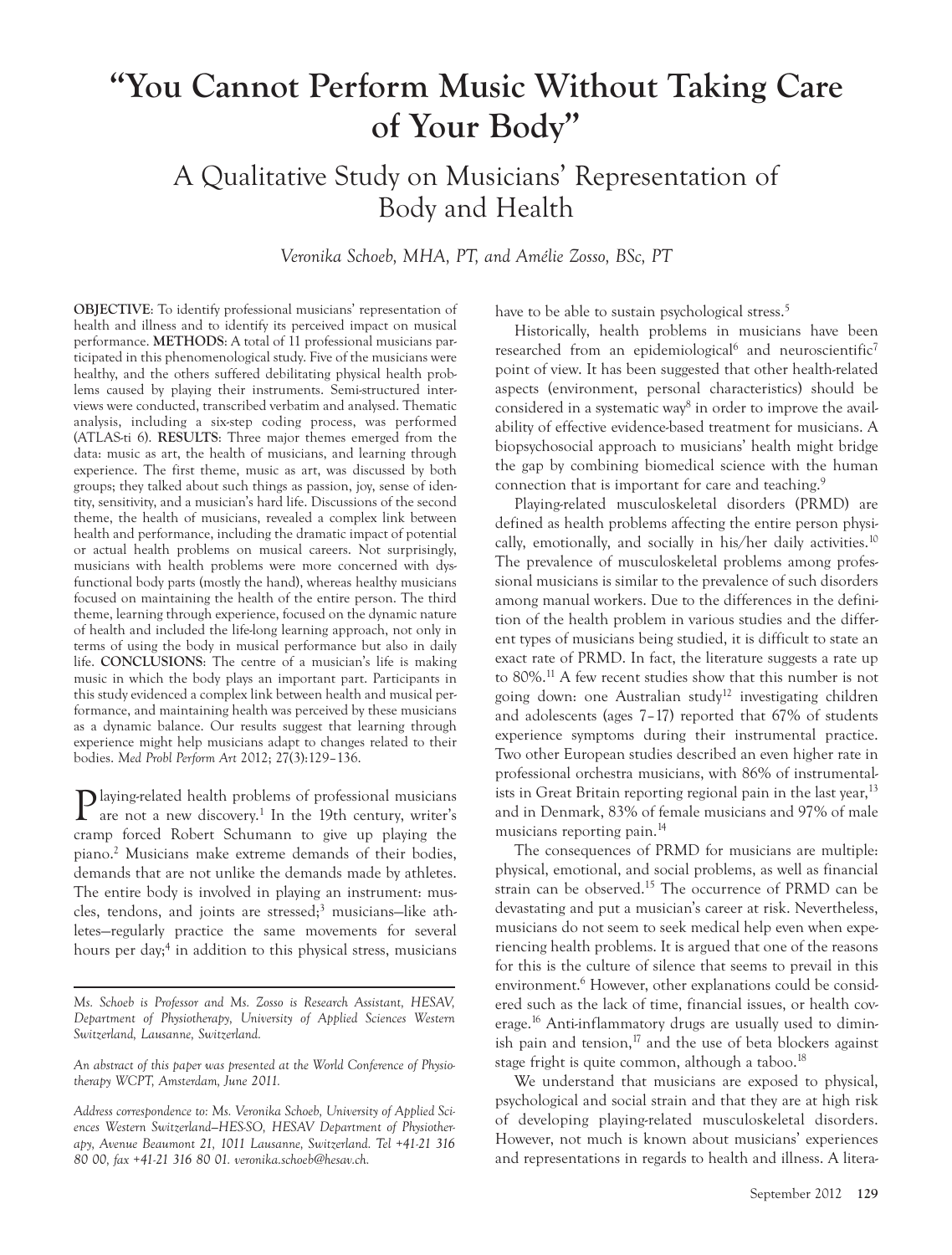ture search revealed only a few qualitative studies: some studies investigate patients' perceptions about listening to music during surgery<sup>19</sup> while others tackle the topic of this articlemusicians' perceptions of their health.15,16 Guptill's recent article<sup>16</sup> provides interesting insight into the lived experience of professional musicians with PRMD. She discovered that musicians participate in three different roles (musician, worker, and teacher) and that four existentials (lived time, lived body, lived space, lived social relations) permeated their experience of being injured. A similar study was performed in Australia with elite pianists.15 Both studies used qualitative research methods (interviews), which were appropriate for investigating the musicians' experiences. In a recent editorial in this journal,20(p64) Manchester argued that "qualitative research has the potential to provide performing arts medicine professionals with important information that can help us develop a better understanding of the problems that many musicians and dancers face."

The literature review shows that playing-related musculoskeletal problems are still very frequent and that few studies have been done to shed light on experiences of musicians with physical problems. There is still a need to know more about how musicians, with or without physical problems, understand their health as well as their bodies. As artists entirely devoted to their art—they might perceive their health in a particular way.

#### **Health Representations**

Serge Moscovici<sup>21</sup> was inspired by Durkheim's concept of collective representation. Collective representation is defined as a process of both psychological and social elaboration that responds to the necessity of structuring and interpreting reality. Collective representations include information, opinions, and beliefs emerging from both individual experiences and interindividual exchanges. These collective representations are present in an unconscious way within each individual and thus determine the way each individual behaves.<sup>21</sup>

According to Jodelet, $22$  a group's representations have a direct effect on the cognitive functioning of each individual within this group. The meaning given to illness, health, and the body is part of a collective interpretation shared by an entire group.<sup>23</sup> Because processes determine the way reality is interpreted, we consider it important to analyze musicians' representations of their health and illness. The objective of this study is to identify professional musicians' representations in regards to health and illness and to describe their perceptions of the impact of health and illness on musical performance. We wanted to get both perspectives: from musicians with health problems and from a group without problems.

## **METHODS**

The study was conducted with a phenomenological philosophy. The methodology can be categorized as (a) descriptive, (b) interpretive, or (c) social phenomenology.<sup>24</sup> For this study, the descriptive approach was chosen. Giorgi<sup>25</sup> defines the aim of

### **Participants**

A total of 11 professional musicians (instrumentalists) participated in the study, which included 6 musicians with debilitating physical health problems caused by playing their instrument and 5 musicians with no major physical problems. Informed consent was received by all participants prior to enrolment, but formal approval from the local ethics committee was not required. Participants were recruited either through physiotherapists (for the group with health problems) or music schools (for the healthy sample).

#### **Data Collection and Analysis**

The semi-structured interview is an inductive method that helps the researcher understand the meaning participants give to their reality and their practice.<sup>30</sup> For this study, an interview guide was developed in order to ensure that topics of interest were covered (Figure 1). Interviews were held in French, transcribed verbatim, and translated into English for the purpose of this paper. The method of thematic analysis described by Braun and Clarke<sup>31</sup> was used to identify major themes. Researchers followed a step-by-step approach, which included becoming familiar with data, generating initial codes, searching for themes, reviewing themes, defining and naming themes, and producing the report. The data analysis was performed with the help of a computerized program for qualitative studies (ATLAS-ti 6; Cleverbridge AG, Cologne, Germany, www.atlasti.com).

#### **Reflexivity**

Reflexivity—thoughtful, conscious self-awareness—is one of the criteria used to assess rigor in qualitative research. Reflexive analysis includes continuous evaluation of subjective responses, intersubjective dynamics, and the research process itself.32 In this study, the research diary helped the authors to increase their awareness of developments, of feelings, and of thoughts that guided further methodological steps. The iterative analysis done by both authors helped to ensure the validity of the data analysis.

## **FINDINGS**

Our sample consisted of 11 professional musicians of both sexes and of various ages. Their primary instruments differed, as did their health problems (Table 1).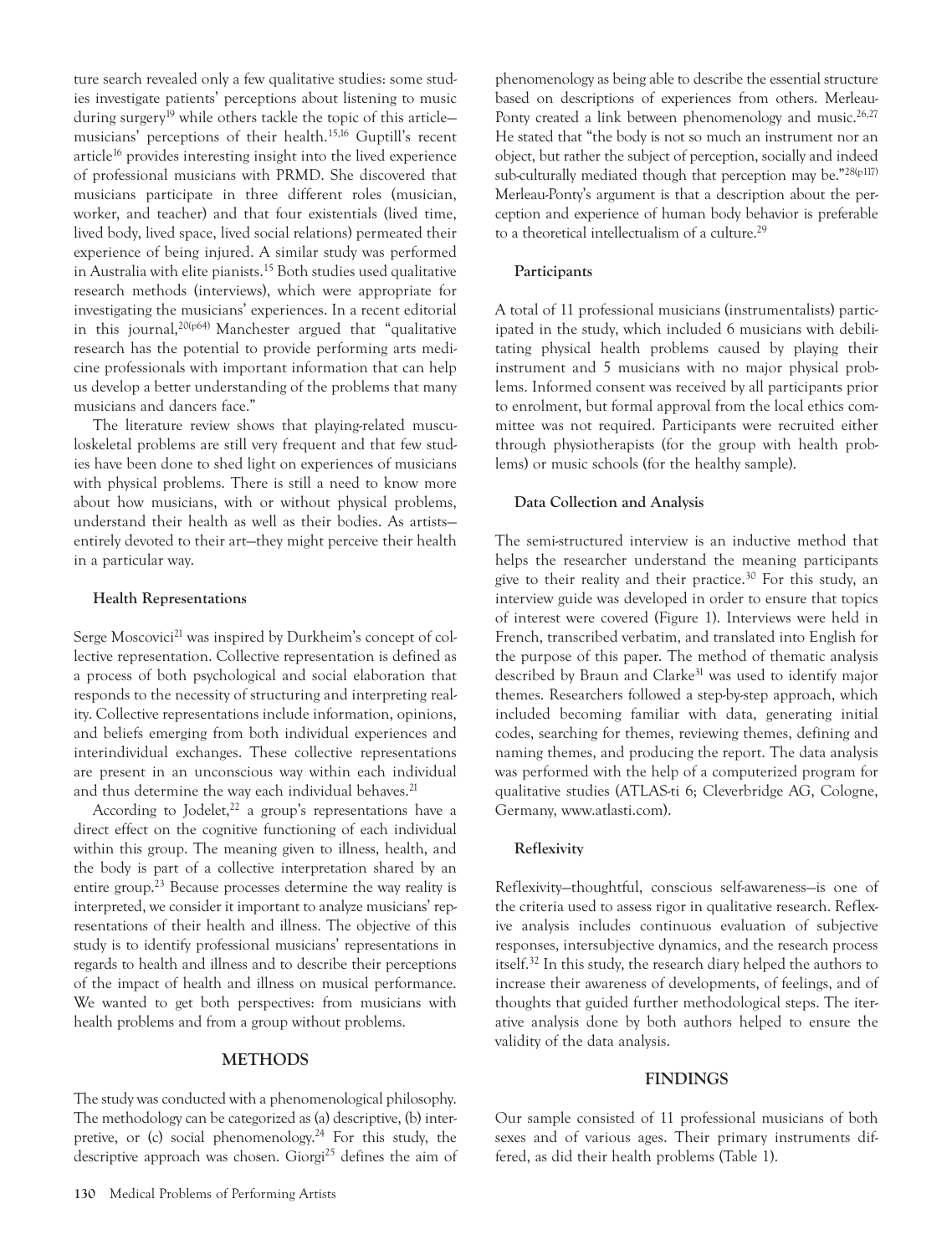| Professional dimension:  | What is the link between your health and your contracts?<br>Does being on sick leave have an influence on your professional activity?      |  |  |
|--------------------------|--------------------------------------------------------------------------------------------------------------------------------------------|--|--|
| Sociological dimension:  | From a general point of view, what does health bring to somebody?<br>From a general point of view, what does illness lead to for a person? |  |  |
| Social dimension:        | Does your health have an influence on your salary?<br>Does your physical state have an influence on your relationships?                    |  |  |
| Psychological dimension: | What do you think about the expression "well in mind and body?"<br>Does your health have an influence on your self-esteem?                 |  |  |
| Personal dimension:      | Does your physical trouble influence the trust you have in your body?<br>Did your view about your body change after your physical trouble? |  |  |
| Medical dimension:       | Do you have some common goals with your therapist?<br>What is the influence of your way of living according to your state of health?       |  |  |

**FIGURE 1.** Interview guide. Questions to initiate discussion.

We interviewed 5 healthy musicians (interviews 1–5) and 6 musicians with health problems (interviews 6–11). Each interview lasted about 1 hour. Three themes emerged from the data; the first one was discussed similarly by both groups, while healthy musicians and musicians with health problems discussed themes 2 and 3 differently. The three themes that emerged from the data were:

> 1) Music as art 2) Health of musicians 3) Learning through experiences

#### **Music as Art**

This theme includes categories related to the artistic expression of music, such as passion, pleasure, sensitivity, and a strong sense of identity.

# *Passion and Pleasure*

Music is a passion for the interviewed musicians. They live for their art and consider themselves very lucky. The following excerpt shows the comparison with major artists from other domains.

*When you do music because you love it, you are very lucky, but at the same time you have precious material in your hands; (. . .) I say to my students: you understand this piece you play—it is as if you have a Picasso in your hands.* (Interview 2: 37)

Passion and pleasure go hand in hand.

*It is pleasure with a capital P. Well, it is work as well, but it is eh . . . the music with a- a- a capital P. Music with a lot of pleasure.* (Interview 4: 83)

# *Strong Sense of Identity*

Music is clearly more than a job. Even though it is perceived by participants as a tough job, there is the feeling that it is a vocation. Even for musicians with poor health, quitting is not an option. They are very proud to be musicians but feel vulnerable. They have a strong sense of identity and feel that they are more in charge of their lives than they would be in an office job with an 8-to-5 schedule.

*Well, when you work in an office, you work in an office: somebody asks you to do . . . the work that you do and that's it; you leave at night and that's all. Whereas here, you still always continue to work, you think about your scores, you think about future concerts, and then eh . . . well you are much more exposed than if you are in an office, because you give a part of yourself when- . . . and then it is your personality . . . that they are going to judge in fact. (. . .) It is to come across through music with a message, and then it is actually you who gives a part of you. Therefore, you are very naked in fact.* (Interview 5: 27)

# *Sensitivity*

As mentioned previously, musicians are known to be sensitive. They are artists in the sense that they live experiences intensely and with extreme emotional swings (between e.g. joy and passion).

*You have a tendency to be all the time a bit in the extremes. (. . .) Emotionally it requires a lot. (. . .) We are people who have, by obligation, a certain sensibility; otherwise you wouldn't do it. But this brings us to the point of living with much turbulence, many intense moments in everything we do, if it is with joy or with sadness or in stressful situations, (. . .) because there is not really a line of stability that we can count on.* (Interview 8: 290)

*Well, it is really eh . . . it is this type of atmosphere. That means it is a bit aggressive.* (Interview 1: 39)

# *Musicians' Hard Lives*

Musicians love what they do, and they are conscious about the emotional aspects of their art. There is hard work to be done in order to get and stay at a high level of performance. Both healthy and symptomatic musicians make a tremendous effort, which they feel at the end of the day.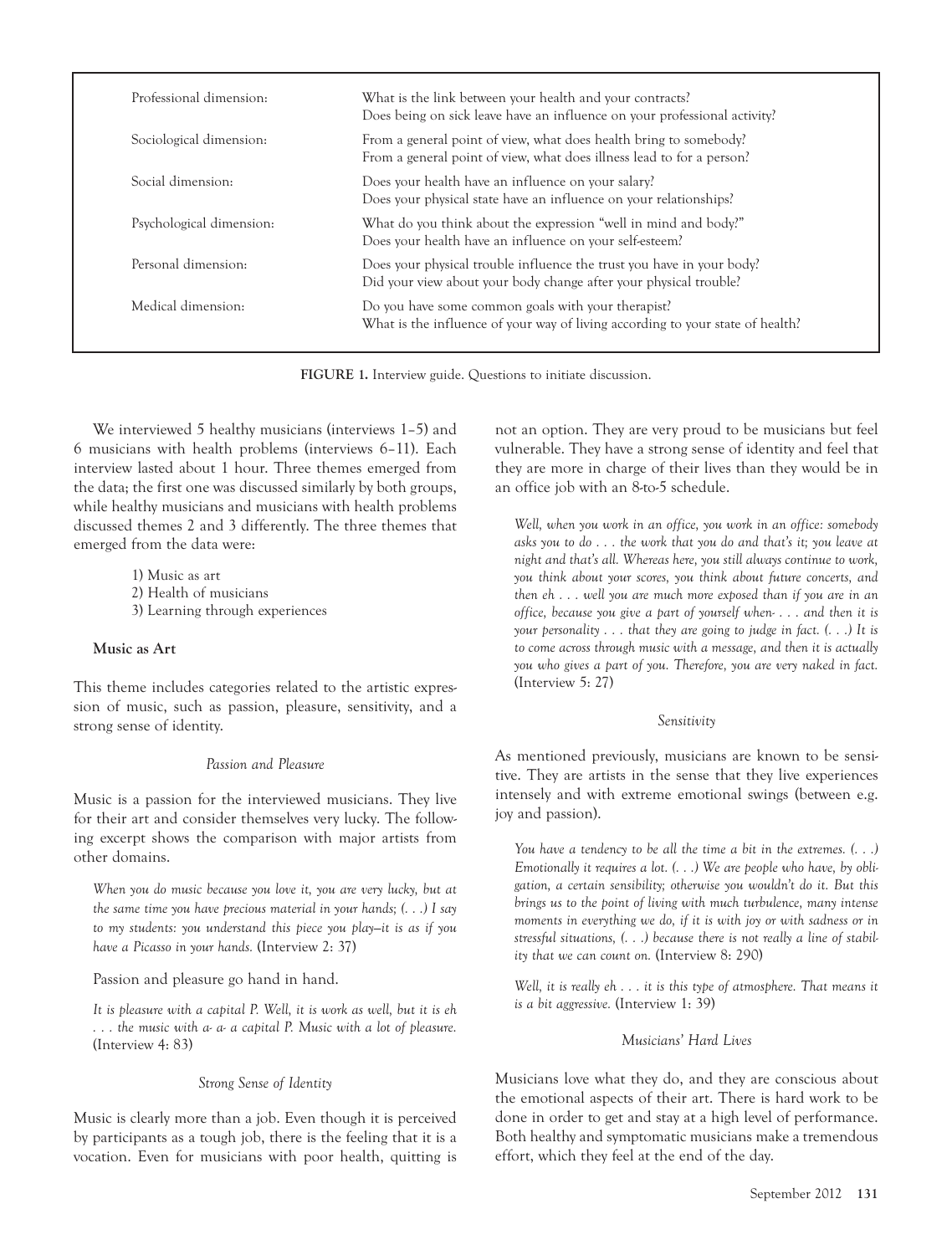**TABLE 1. Description of the Population**

|                                  | Age $(yrs)$ | <b>Sex</b> | Instrument      | Health problem |
|----------------------------------|-------------|------------|-----------------|----------------|
| Healthy musicians                |             |            |                 |                |
| Interview 1                      | 17          | Female     | Piano           |                |
| Interview 2                      | 50          | Female     | Flute           |                |
| Interview 3                      | 52          | Male       | Clarinet        | none           |
| Interview 4                      | 50          | Male       | Trumpet         |                |
| Interview 5                      | 45          | Female     | Piano           |                |
| Musicians with physical problems |             |            |                 |                |
| Interview 6                      | 52          | Female     | Violin          | Tensions       |
| Interview 7                      | 24          | Female     | Piano           | Tendinitis     |
| Interview 8                      | 34          | Female     | Piano           | Tendinitis     |
| Interview 9                      | 27          | Male       | Electric guitar | Tendinitis     |
| Interview 10                     | 24          | Male       | Piano           | Focal dystonia |
| Interview 11                     | 26          | Male       | Piano           | Focal dystonia |

*There are things that are worked, worked, worked, worked; it is high level because you work without stopping ever. (Interview 1: 28)*

*What I ask from one hand is about what a footballer asks from his legs. (. . .) I don't know how many meters I make in a day on the guitar during my ups and downs on the scale. (Interview 9: 819)*

This first theme presents the artist "tightrope walking" between passion and sensitivity. Musicians go beyond their limits in order to live their art. Hard work is their mantra, and music is their joy.

#### **Health of Musicians**

The second theme emerging from the data is musicians' consciousness about how performing music affects health, or how health affects musical performance. It is clear to the musicians in our sample that body posture can have an influence on sound. The link between the body and the quality of their performance is clearly established.

#### *Link Between Health and Performance*

*The posture, it influences the sound a lot. If you are crouched, you have a small sound. It is not very nice. If you are upright and you are using the back muscles for keeping you straight. (. . .) The sound is much more beautiful, more round, more powerful.* (Interview 7: 82)

*If you are holding yourself straight, the sound is also different. It is not only beneficial from a health perspective but also for the violin. The first instrument it is still your body first. (. . .) If you are fine physically, it liberates the play, it liberates the expression.* (Interview 6: 31)

Whereas a good posture is described as having a positive impact on the sound, the opposite can also happen. If the body is not relaxed, being free for musical interpretation is impossible. Pain is considered an indicator of not doing the right thing, of not maintaining the good posture that supports good performance.

previous physical problems focused on certain body parts, especially the hand, while healthy musicians had a more global approach to their body.

#### *Dysfunctional Body Parts Versus Dynamic Balance*

# Musicians with physical problems:

*Well, the health of the hands, it is the object of all attention. (. . .) I would even say it directed my professional choices, because I would have liked to pursue a more manual profession. (. . .) When you come back home after a day of using a spade, a pickax, or carrying a chain saw, (. . .) you take the guitar, you don't feel anything anymore! (. . .) It is the only reason to go to see a physician.* (Interview 9: 8)

#### Healthy musicians:

*And then I was really looking together with the engineer to have a . . . a play where I only have the weight of the finger descending and the key is closed; so there was nearly ehh . . . no tension in the fingers, and then to find ehh . . . the wrist, the . . . the shoulder, the elbow, well all joints to stay ehh . . . always open. (. . .) For me it was this actually: it was to look for the easiness (. . .) to look for . . . yes the fluidity.* (Interview 3: 22)

*I think also that there is the side of the freedom of interpretation ehhm . . . it could be the imagination, the intuition; if you are completely blocked physically, I have some trouble imagining ehh . . . that you are free.* (Interview 3: 12)

*The pain, it is an indicator . . . that something does not work. (. . .) This is the sign that something is not all right. Either you do not play your instrument correctly in postural terms, or you use too much energy, or you are not good in what you are doing; you have to change the group or the music school. (. . .) But for me the pain, it would be an indicator ehh . . . that you have to ask yourself some questions.* (Interview 2: 43)

Even though the link between the body and the quality of the musical performance is accepted by musicians regardless of their past medical history, there is a considerable difference between the ways healthy musicians approach physical problems and the ways those with a history of health issues approach these problems. Musicians in our sample who had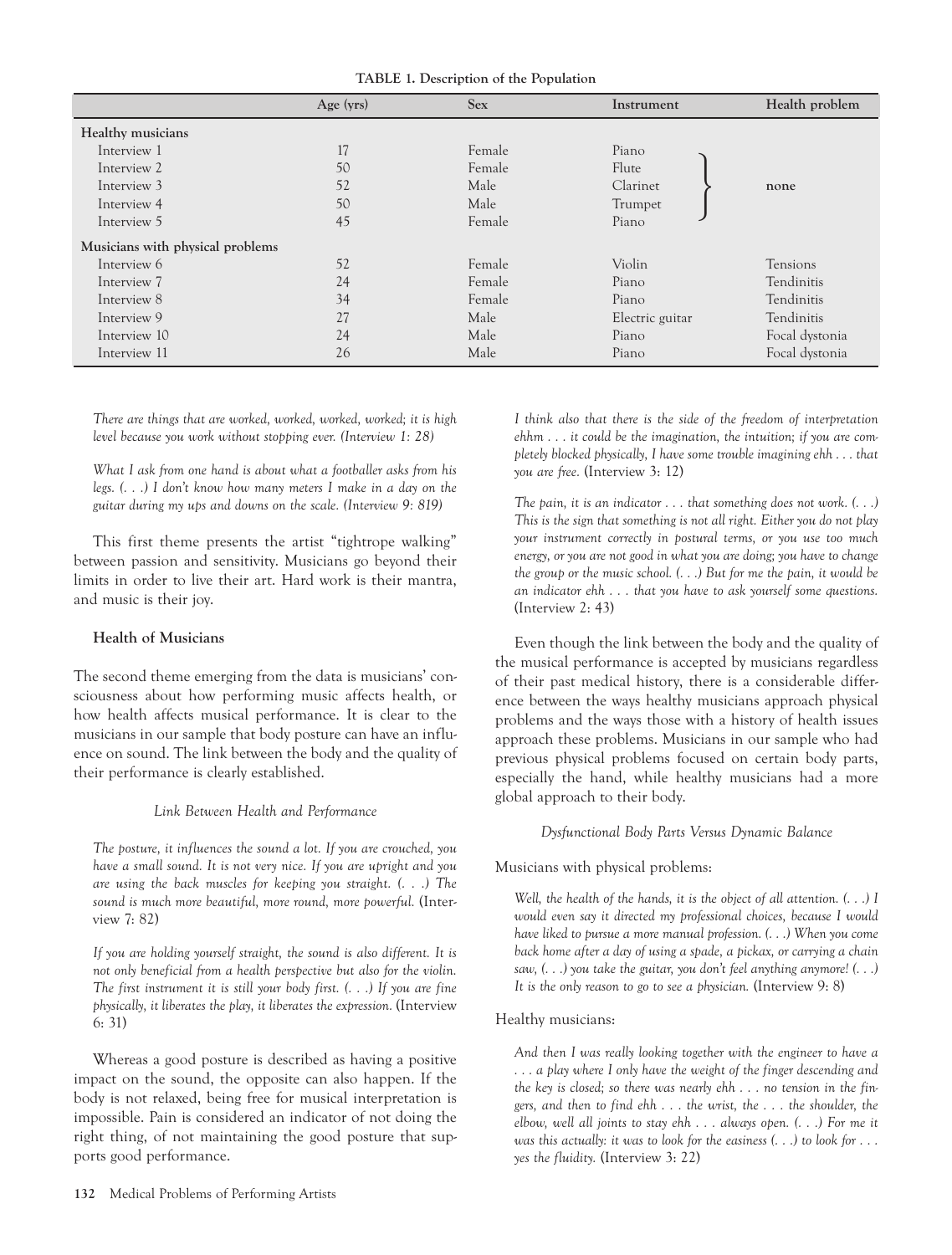*So I explain [to my students]: if you take for example a note, to feel that it comes from behind the back and not just to concentrate on the point of contact with the instrument.* (Interview 2: 13)

The preceding two excerpts were from interviews with healthy musicians. Healthy musicians seem to have an approach to their bodies that is different from the approach of their colleagues with physical problems. The following extracts show that they tend to listen to their bodies and ask themselves questions.

#### *Listening to the Body and Balancing Out*

*So, well if . . . you are attentive to the signs of the body, and if you ask yourself those questions, for me and to say: and why now? What happens now in my life? What is not working? How do I work? First, this is the first thing that I do . . . giving that it is the body. (. . .) Like I told you, that we are to the point permeable, (. . .) you cannot perform music without taking care of your body*. (Interview 2: 48)

*If there are busy schedules, it's true, you think of balancing; I mean eh . . . to sleep a certain amount of hours in order our health, actually our top form physically and intellectually to be available, and to . . . well to do it again with joy in fact.* (Interview 4: 6)

What our data revealed so far was that the health of the body plays an important part in the life of musicians. The link between posture/physical functioning and the quality of musical performance is omnipresent. However, there seems to be a difference between the two groups in terms of how these musicians deal with their physical problems. While healthy musicians express a need for reflection about the origin of the trouble, musicians who suffered previously of music related health problems seem to focus on the dysfunctional body part. This leads us to the third theme.

#### **Learning Through Experience**

The third theme goes beyond the awareness and the importance of the body for musical performance. It entails the dynamic nature of health, but puts the learning process at the centre. Healthy musicians understand that they have to develop body awareness and use some tools to explore this experience. They also focus on the importance of learning from past experience. This process can be described as a stepby-step approach to learning through experience.

#### *Develop Awareness by Using Some Tools*

*I have two or three small exercises—very simple—that I do with the students in order for them to be aware, because sometimes it is . . . you have tensions, and you don't even feel it. (. . .) You are straight and you don't even feel that you are straight. (. . .) I think it is the first . . . the first thing to . . . to . . . to put in place.* (Interview 3: 51)

*It would be probably the role of the instrumental teacher to do this; to give you the necessary tools and then to explain.* (Interview 3:37)

#### *Make Their Own Experience and Learn From It*

*When I did this passage the best way possible, suddenly I felt what was modified in my body, or then I tried to see what happened in my body in order to explain the passage that was . . . it was wrong! It was not natural, I did not feel free.* (Interview 2: 17)

*What body region corresponds to what, and then I think it is good because it makes you think and then ehh . . . you are able to find afterwards.* (Interview 5: 26)

Another aspect of this learning process is the context in which musicians learn. The healthy musicians in our sample put an emphasis on important interactions with a lot of different people (friends, professionals from different domains). If they have difficulties during their musical practice, they are searching not for the one and only solution but for different approaches to help them find their way.

*I was lucky to meet a lot of people who made me understand.* (Interview 4: 9)

*It seems to me that physicians should not necessarily intervene all the time because . . . yes, as I said before, it would be rather for psychologists or so or then people . . . well like a teacher of singing who works really on the body and on listening to the body or for example osteopaths like that.* (Interview 5: 28)

In contrast, musicians with physical troubles were looking for help as the "solution."

*I went for x-rays, to a neurologist, I went to a masseur. (. . .) Nobody was able to tell me what it was. (. . .) Every time I went looking for help, nobody had an idea what I had.* (Interview 11: 226)

#### **Summary of Findings**

The three themes, (1) music as an art, (2) health of musicians, and (3) learning through experience show the complex nature of musicians' understanding of their body and their attempts to reconcile the understanding of their body with art. As artists, musicians demand an enormous effort from their body.

Our study suggests that the key to a good balance between health and illness lies in the way musicians are able to learn from their experiences. Interaction with people surrounding them seems to be important for learning mindfulness in regards to their bodies. This new insight might lead to an increased awareness of the social component of learning.

## **DISCUSSION**

Our goal in this study was to investigate the collective representations of health and illness offered by musicians with and without playing-related musculoskeletal problems.

We realize that the discourse of the two groups (healthy musicians and musicians with physical problems) is similar in terms of their approach to their art and in their descriptions of a close link between health and musical performance.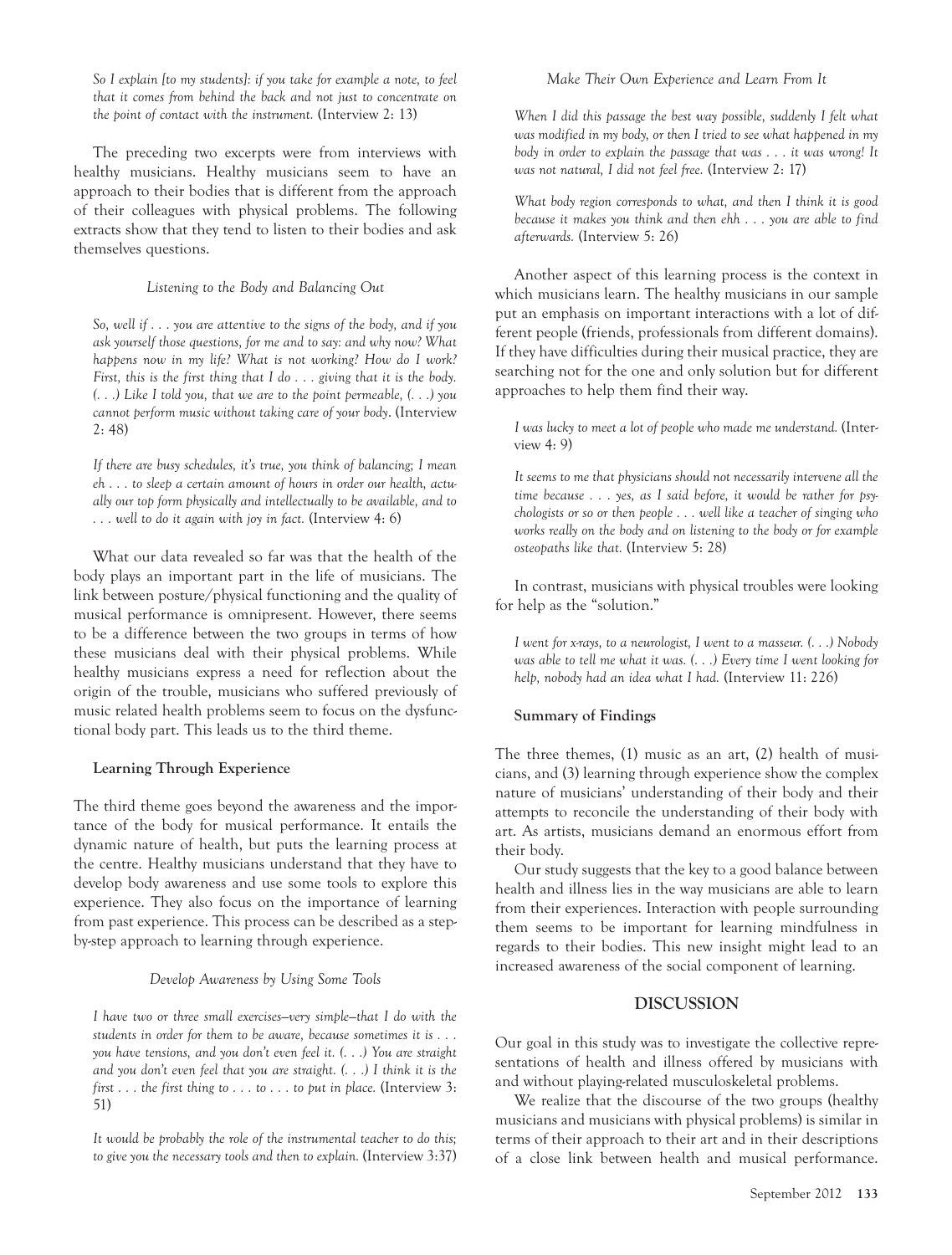Musicians are above all artists. Kemp<sup>33</sup> and Manturzewska<sup>34</sup> confirm that particular personality of musicians.

#### **Musicians' Personality—Music as an Art**

Study results show that music students compared to other students show an increased egocentric attitude and a need for independence and autonomy. They are also considered more introverted and creative.<sup>35</sup> These particular personality traits have to be taken into consideration when working with this population. Our study confirms this state of mind by indicating the strong sense of identity perceived by our interviewed musicians as well as their tendency to be "a bit in the extremes" (sensitivity). The sense of identity is also confirmed in other studies.<sup>16,36</sup> Not only does each participant feel very strongly about being a musician, each musician also has a very special relationship with his or her instrument.<sup>16,36</sup>

# **Balancing Demands and Body Disposition—Health of Musicians**

The sensitivity and strong sense of identity combined with the passion can be linked to musicians' health. Our results suggest that musicians are very well aware of the balance between physical constraints and performance. Some musicians in our sample clearly established the link between "feels good" and "sounds good." Spahn et al.<sup>37</sup> suggest that only the experience of previous health problems will serve to influence future preventive actions. This is also confirmed in Guptill's research.<sup>16</sup> Results of our study indicate that future preventive actions coincide with past experience, and it is mainly through reflecting on those experiences that musicians find a different approach to their bodies.

Healthy musicians in our sample emphasize experimental learning. However, this approach requires specific tools for addressing mindfulness in regards to the body, which might not be available to everybody. We believe that the balance between demands of the body and disposition cannot be achieved through simple recipes. Some biomedical approaches in the literature tend to be too narrow<sup>38</sup> and do not acknowledge the complexity of the treatment for PRMD. Nevertheless, an increasing number of articles describe a more holistic management to musicians' health problems.<sup>8,39</sup>

# **Building the Way—Learning Through Experience**

In understanding the relationship between performance and health, our study's contribution emphasizes the discovery of learning as a way of being. According to Illeris,<sup>40</sup> learning includes cognitive, emotional, and social dimensions. Underlying those dimensions are two basic processes: external interaction vs. internal psychological process. Our findings demonstrate that the external interaction, learning within the social dimension, seems important to remain healthy.

Healthy musicians in our sample, on the one hand, put a lot of emphasis on the interaction with others and on what they learned through this social dimension. On the other hand, musicians with physical problems tend to look for the solution and rely less on social interactions as part of their learning process. Our data suggests that musicians seem to benefit from social interactions, and the social dimension of learning seems to be neglected by musicians with health problems. Our findings are reflected in the result of Guptill's study:<sup>16</sup> musicians with PRMD indicate the close relationship between social aspects of music performance and the lived experience; however, the findings of our study indicate that social relations might help them achieve a healthy balance.

## **Limitations**

We believe that our study's contribution is original in the sense that it compares health representation in both musicians with and without physical problems. Nevertheless, there are some limitations to this study. The sample size was small, with only five participants in one (healthy participants), and six participants in the other group (participants with physical problems). A required number is not easy to determine,<sup>41</sup> as the number of participants depends on: the nature of the study (fewer participants needed for easy access of information); the quality of the data (participants' reflections on the topic); and study design (phenomenology needs less data than grounded theory). However, for future research, we recommend including a group selected by purposeful sampling to ensure a diversity of opinion.42

Reliability and validity are quality criteria in qualitative research and enhance the credibility of the data.<sup>43</sup> By testing the interview guide beforehand, as well as by audio recording and carefully transcribing the interviews, we tried to satisfy the criterion of reliability. In addition, both authors reflected on and discussed the process of the analysis. The interview excerpts in the findings section should help the reader get the sense of the data, which makes the analytic process more transparent.

Validity, the second criterion, is a contentious topic in methodology articles. According to Silverman,<sup>44</sup> triangulation and member validation are inappropriate for validating field research. However, he suggests five ways to increase the credibility of the study: a) analytic induction (findings grounded in data, not based on theory); b) constant-comparative method (moving from small to large dataset to test hypothesis); c) deviant-case analysis (analyzing outliers); d) comprehensive data treatment (including all data); and e) appropriate tabulations (frequency). Our study falls short in the last aspect: tabulation. A future study might include some additional information on frequencies, and a mixed method study might even be indicated.

Despite some of the shortfalls of this study, qualitative studies offer a precious insight into experiences and can help health professionals working with musicians become aware of the musicians' representation and how to provide appropriate care. Future research should include different qualitative research methods (e.g. observation) to understand the social interactions within music communities (for example orchestras). Observational data might also help researchers under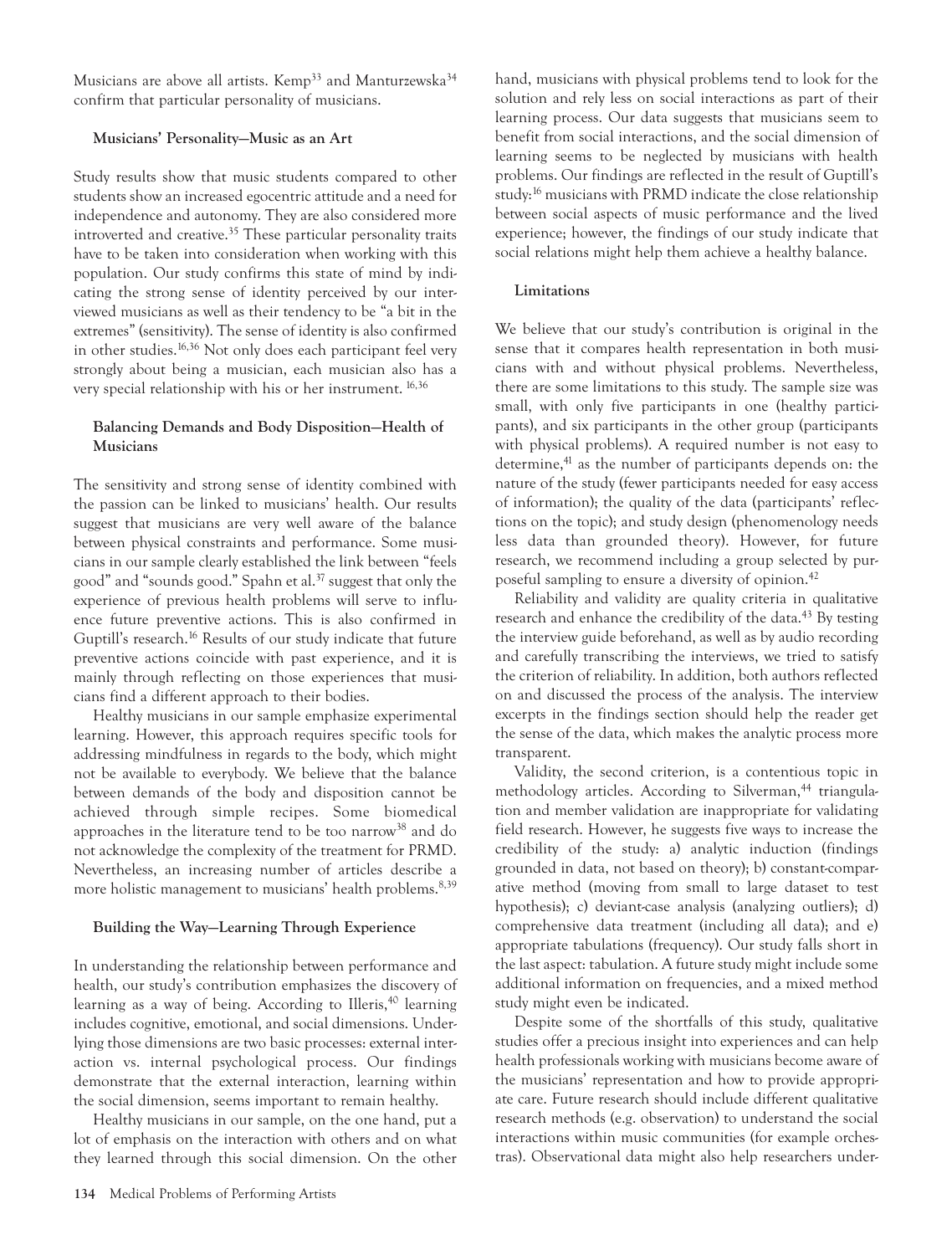stand interactions between musicians and health professionals. Another direction for future research projects might be a mixed method study including various aspects (e.g. analysis of practice patterns, habits, and their perceptions about it) for trying to understand how musicians deal with their highperforming bodies.

#### **Clinical Implications**

Our study provides some particular insight into the musicians' perceptions in regards to their bodies and health. Passion and pleasure are their motors for pushing the limits. They identify strongly with the role of musicians and are passionate about their art. These facts need to be considered when treating health problems of this population. Musicians in our sample are very aware of the balance between body disposition and performance results. Nevertheless, the approaches they take to dealing with their bodies can be quite different. While some musicians overemphasize certain body parts (especially the hand), others take a more global approach to their bodies. What seems to be crucial to musicians' health is the learning process embedded in their instrumental practice. Health professionals should not only take into consideration the cognitive and emotional dimension of learning, but should also be aware of the importance of the social dimension. This more comprehensive approach will foster more fruitful interactions.

## **CONCLUSION**

This article provides insight into musicians' collective representations about body and health. Our findings indicate that music is the center of their lives and that the body plays an important part in it. Three themes emerged from the qualitative data: music as art, the health of musicians, and learning through experience. Some professional musicians should be provided with an opportunity to learn from their experiences by developing body awareness. It also seems important that musicians develop the capacity to reflect on their experiences.

## **REFERENCES**

- 1. Tubiana R. Les affections du membre supérieur chez les musiciens. *Mains Libres* 2006; 5:181–190.
- 2. Frucht SJ. Focal task-specific dystonia of the musicians'hand-a practical approach for the clinician. *J Hand Ther* 2009; 22(2):136–143.
- 3. Stulz P, Landau A. Vorbemerkungen, In: Landau A, Stulz P (eds.) Musik und Medizin: Zwei Künste im Dialog. Zürich: Chronos Verlag, 2003; pp 7–10.
- 4. Joubrel I, Robineau S, Pétrilli S, Gallien P. Pathologies de l'appareil locomoteur du musicien: étude épidémiologique. Ann Réadaptation Méd Phys 2001; 44:72–80.
- 5. Klein-Vogelbach S, Lahme A, Spirgi-Gantert I. Musikinstrument und Körperhaltung. Berlin: Springer Verlag, 2000.
- 6. Bragge P: Performing Arts Medicine—Past, Present and Future. *Victorian J Music Educ* 2006: 6–14.
- 7. Altenmüller E. Focal dystonia: Advances in brain imaging and understanding of fine motor control in musicians. *Hand Clin* 2003; 19(3): 523–538.
- 8. Guptill C. Musicians' health: Applying the ICF framework in research. *Disability Rehabil* 2008; 30(12–13):970–977.
- 9. Manchester RA. The biopsychosocial model and performing arts medicine [editorial]. *Med Probl Perform Art* 2011; 26(3):121–122.
- 10. Zaza C. Playing-related musculoskeletal disorders in musicians: a systematic review of incidence and prevalence. *Can Med Assoc J* 1998; 158(8):1019–1025.
- 11. Zaza C, Farewell VT. Musicians' playing-related musculoskeletal disorders: an examination of risk factors. *Am J Ind Med* 1997; 32(3):292–300.
- 12. Ranelli S, Straker L, Smith A. Playing-related musculoskeletal problems in children learning instrumental music: The association between problem location and gender, age, and music exposure factors. *Med Probl Perform Art* 2011; 26(3):123–139.
- 13. Leaver R, Harris EC, Palmer KT. Musculoskeletal pain in elite professional musicians from British symphony orchestras. *Occup Med* 2011; 61(8):549–555.
- 14. Paarup HM, Baelum J, Holm JW, et al. Prevalence and consequences of musculoskeletal symptoms in symphony orchestra musicians vary by gender: a cross-sectional study. *BMC Musculoskelet Disord* 2011; 12:223. Available at: http://www.biomedcentral.com/content/pdf/1471-2474- 12-223.pdf; accessed: Nov 30, 2011.
- 15. Bragge P, Bialocrkowski A, McMeeken J. Understanding playingrelated muskulo-skeletal disorders in elite pianists. *Med Probl Perform Art* 2006; 21:71–79.
- 16. Guptill CA. The lived experience of professional musicians with playing-related injuries: A phenomenological inquiry. *Med Probl Perform Art* 2011; 26(2):84–95.
- 17. Toledo SD, Nadler SF, Norris RN, et al. Sports and performing arts medicine. 5. Issues relating to musicians. *Arch Phys Med Rehabil* 2004; 85(3 suppl 1): S72–S74.
- 18. Nadler SF, Chou LH, Toledo SD, et al. Sports and performing arts medicine: general considerations for sports and performing arts medicine. *Arch Phys Med Rehabil* 2004; 85(3 suppl 1): S48–S51.
- 19. Bartel LR, Greenberg S, Friesen LM, et al. Qualitative case studies of five cochlear implant recipients' experience with music. *Cochlear Implants Int* 2011 12(1):27–33.
- 20. Manchester RA. Qualitative research in performing arts medicine [editorial]. Med Probl Perform Art 2011; 26(2):63–64.
- 21. Moscovici S. The phenomenon of social representations. In: Farr R, Moscovici S (eds). Social representations. Cambridge: University Press, 1984; pp 3–69.
- 22. Jodelet D. Représentation sociale. phénomènes, concept et théorie. In Moscovici S (ed). Psychologie sociale (7ème éd. mise à jour). Paris: Presses Universitaires de France, 1998; pp 361–382.
- 23. Herzlich C. Représentations sociales de la santé et de la maladie et leur dynamique dans le champ social. In: Doise W, Palmonari A (eds.). Textes de base en psychologie: L'étude des représentations sociales. Neuchâtel: Delachaux & Niestlé, 1986; pp 157–170.
- 24. McWilliam CL. Phenomenology, In: Bourgeault I, Dingwall R, de Vries R (eds) Qualitative Method in Health Research. London: Sage, 2010; pp 229–248.
- 25. Giorgi A: The theory, practice, and evaluation of the phenomenological method as a qualitative research procedure. *J Phenomenol Psychol* 1997; 28(2):235–260.
- 26. Merleau-Ponty M. Phénoménologie de la perception, Paris: Gallimard, 1992.
- 27. Burkitt I. Psychology in the field of Being: Merleau-Ponty, antology and social constructivism. *Theor Psychol* 2003; 13(3):319–338.
- 28. Hockey J, Collinson JA. Grasping the phenomenology of sporting bodies. *Int Rev Sociol Sport* 2007; 42(2):115–131.
- 29. Walker R: The rise and fall of philosophies of music education: looking backwards in order to see ahead. *Res Stud Music Educ* 2001; 17:1–18.
- 30. Blanchet A, Gotman A. L'enquête et ses méthodes: l'entretien. Paris: Armand Colin, 2005.
- 31. Braun V, Clarke V. Using thematic analysis in psychology. *Qual Res Psychol* 2006; 3:77–101.
- 32. Finlay L. "Outing" the Researcher: The Provenance, Process and Practice of Reflexivity. *Qual Health Res* 2002; 12(4. Apr):531–545.